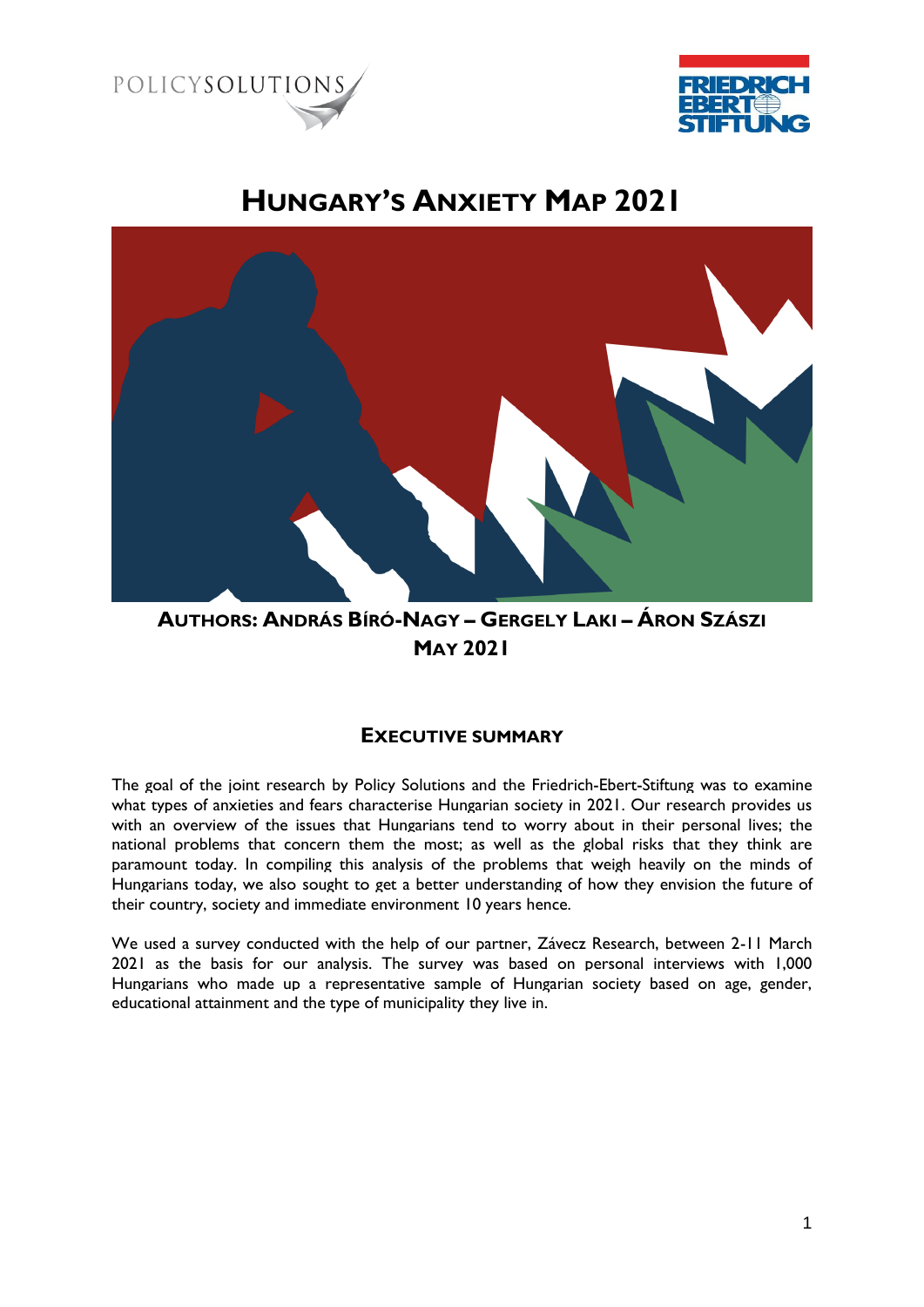



#### **In a 10-year perspective, Hungarians tend to be optimistic**

We began our survey by asking Hungarians what their long-term expectations are concerning their personal lives, the future of Hungary and the European Union, respectively. Optimists made up a relative majority of respondents on all three questions (between 38%-44%), while a pessimistic outlook was characteristic of roughly a third of Hungarians (32%-36%). At the same time, however, 22%-26% of respondents had no immediate answer to this question. When it came to their assessment of the ten-year trajectory of Hungary's future, 44% of respondents said that the situation would improve; the share of those who were optimistic about their personal prospects was very similar (42%), while with respect to the EU almost every four in ten respondents (38%) said that the coming decade would bring positive changes.

#### **The young, more educated and pro-government segments of the public tend to be more optimistic than the average**

Moving from the younger cohorts to the older ones, we found lower numbers of respondents who are optimistic about their own future. While over half of those under 30 (53%) are optimistic about their future prospects, in the cohort aged 40-50 this share was only 43% and among those over 60 it dropped to a fewer than a third (31%).

A breakdown of the responses by educational attainment also reflected a striking pattern. An absolute majority of respondents who have completed secondary school (50%) or a university degree (55%) professed optimism about the future. By contrast, the share of optimists among those who have only elementary education or vocational school training was ca. 20 points lower (34% and 30%, respectively), while the share of pessimistic responses was higher in both cohorts (38% and 37%, respectively). Furthermore, among those with lower educational attainment, the share of respondents who expect Hungary's situation to deteriorate was also much higher. Those with no more than elementary education were roughly evenly divided between pessimists (36%) and optimists (38%), while among those with vocational training pessimists (42%) were more common than optimists (32%). Among those with completed secondary education, by contrast, the share of optimists far outweighs that of pessimists (31% vs. 50%) and this is even more true of those with university degrees (26% vs. 56%).

Political affiliation clearly had an impact on how positively people saw their personal prospects. The share of respondents who expected their future to improve was far higher among government party supporters (59%) than among opposition voters (35%), while undecided voters proved most pessimistic in terms of their expectations of their personal future (30%).

#### **Those who were negatively affected by the Covid-19 crisis also took a dimmer view of their long-term future**

Based on a multivariate analysis, we also found a significant relationship between the respondents' economic experience and their expectations concerning the future. We compared those who reported that their financial situation had either deteriorated or improved during the past year to those who did not experience any changes in their financial situation. Those who said that their financial situation had gotten worse recently were also 11 percentage points more likely to be pessimistic about their future prospects over the next decade. At the same time, the few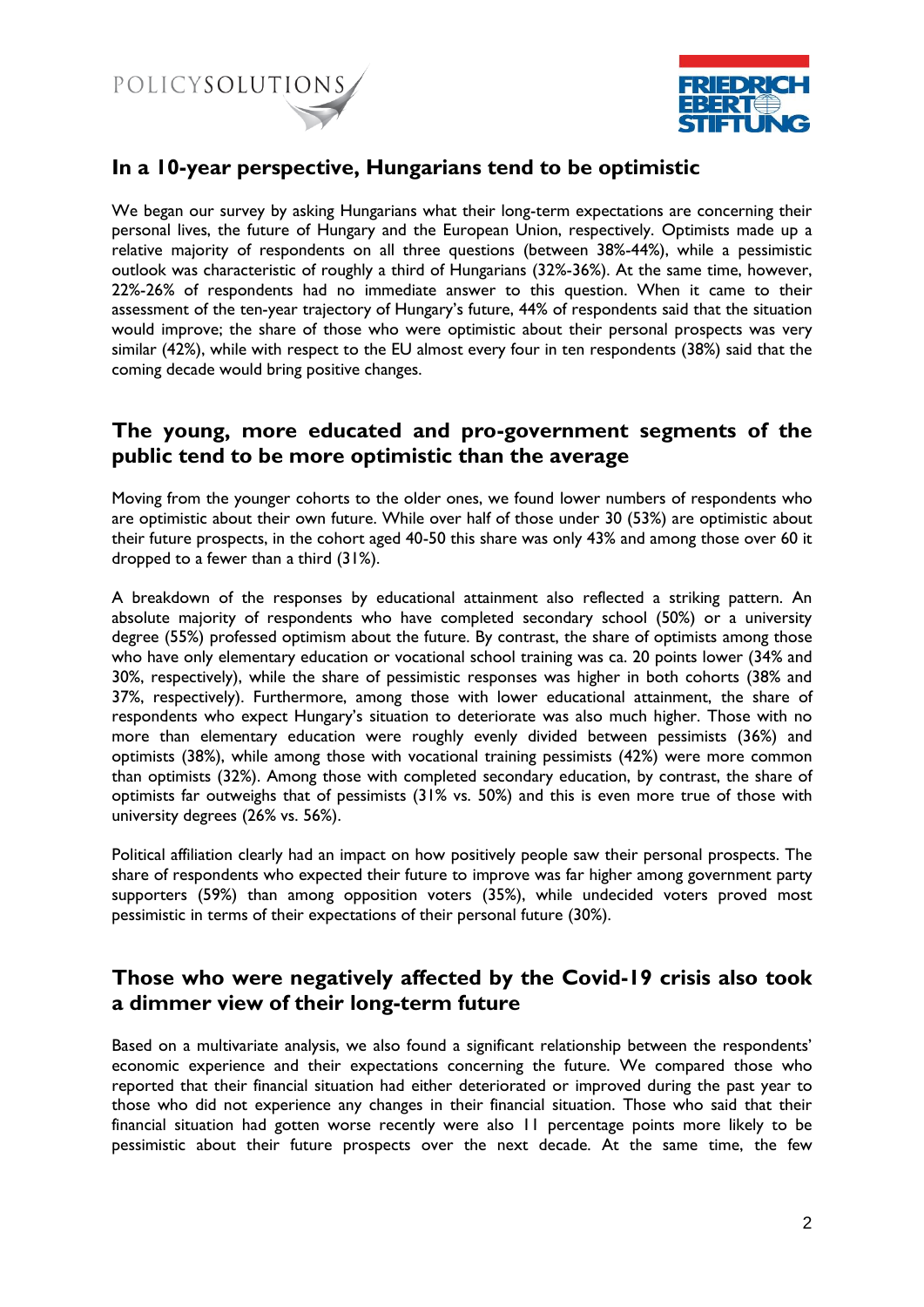## POLICYSOLUTIONS



respondents who reported that their financial situation had improved during the last year were 21 percentage points less likely to be pessimistic.

Pessimism about their personal future was most typical of elderly respondents (they were 25 percentage points more likely to take a dim view of their future). The elderly were also more likely to have a gloomy outlook when it came to the prospects facing Hungary and the European Union, although in this case the gap between pessimists and optimists was not as significant (14 points in the context of Hungary and 18 points in the context of the EU).

#### **The most important personal anxieties: Fear for our loved ones, illnesses, vulnerability and financial insecurity**

In the next stage of our research we sought to ascertain what kind of personal fears Hungarians tend to harbour. We read 12 different statements to the respondents and asked them to tell us how much each elicited fear in them. They were asked to rate each statement on a scale from 1 to 5, where 1 meant that the given statement does not at all elicit fear in them, while a 5 meant that it gives rise to intense anxiety.

The most widespread personal fear in Hungarian society is that something bad might befall our loved ones: close to two-thirds (63%) of our respondents harboured massive fears about that. The second-most prevalent fear was that of getting sick and being hospitalised (50%). The third in the ranking of personal fears was that of vulnerability, which is something that 48% are concerned about. The most widespread economic fear – namely the worry about a potential inability to pay the bills for financial reasons – lagged barely behind (47%).

After the four most commonly shared fears, there is a big gap in terms of pervasiveness of the remaining fears: only 39% of respondents are afraid of a runaway world, while 31% fear immigration and 30% fear indebtedness. A quarter of respondents are anxious about a family member emigrating or becoming the victim of a violent attack (24%-24%). At the end of the list is the fear of becoming homeless, a relationship falling apart, the search for a partner proving futile and workplace discrimination (18%-19% are afraid of these).

#### **Those with lower education attainment and older respondents are more afraid of falling ill**

The age-based distribution of the fear of significant health problems revealed a striking pattern. Only 37% of those under 30 are concerned about being hospitalised, while in the middle-aged generations the respective figures were 40%, 47% and 50%, and amongst the oldest cohort it was even higher at 69%. Of the various age-groups, it was those over 60 who were especially likely (68%) to say that they were afraid of a loved one falling ill. In the younger cohorts, the corresponding ratio was somewhat lower, but it was still high in every group of this segment (58%-61%).

Looking at the distribution of numbers based on education, we find that as we move towards the segments with lower educational attainment, the respondents in the respective cohorts were more likely to be anxious about the possibility of falling ill. Fewer than half of the respondents who had at least a secondary school degree shared this fear (44% of those with university degrees and 49% of those with high school degrees), while among those with no more than elementary education six out of ten professed either slight or massive fears of being afflicted with a serious illness.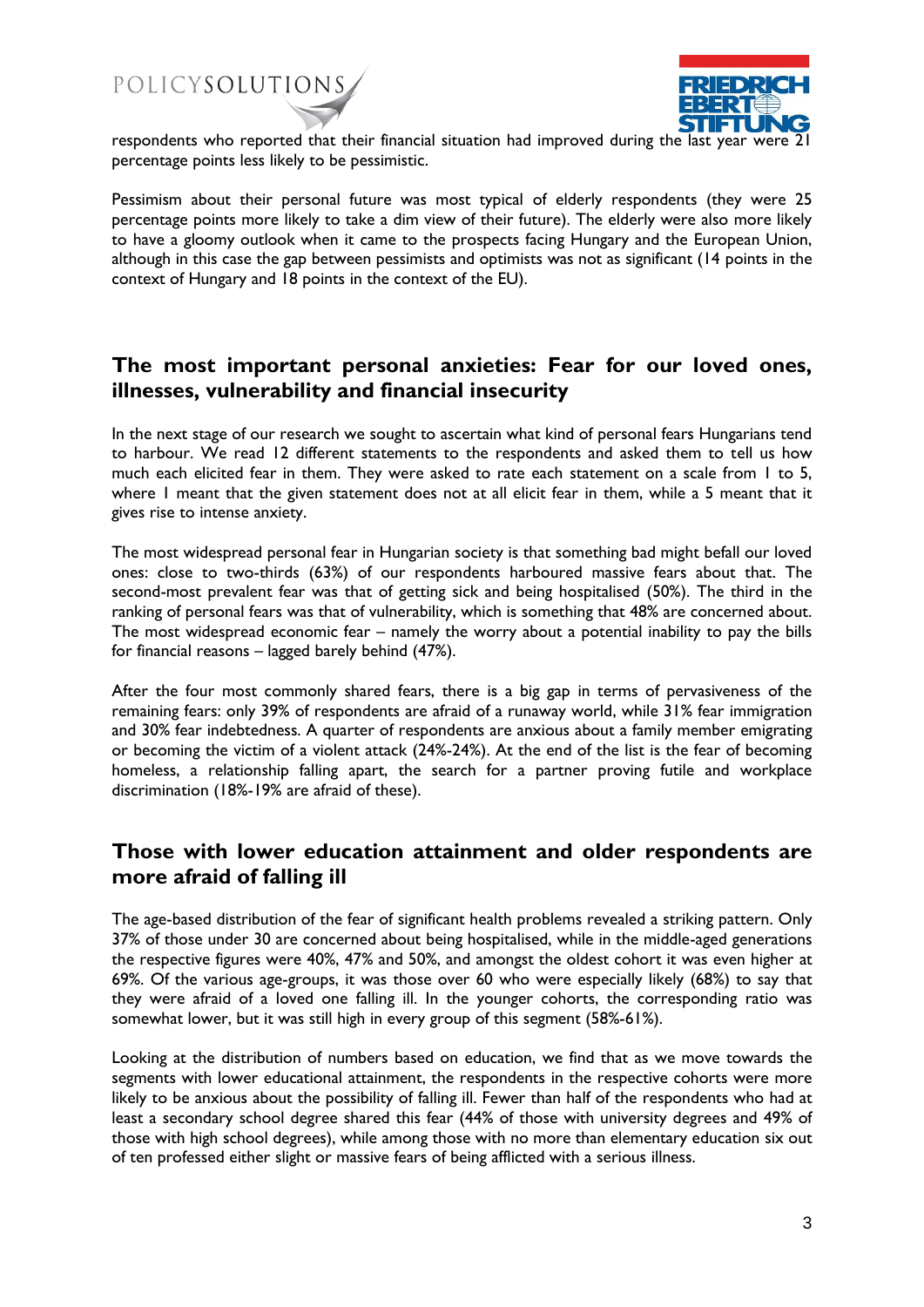



#### **Financial fears tend to be more prevalent among opposition, undecided and younger voters**

The differences between various political groups were especially massive when it came to their respective assessments of the issue of financial insecurity. While only 37% of pro-government respondents harboured fears of being unable to pay their bills, more than half of all opposition and undecided voters had such fears (53% and 50%, respectively). Even if we control for the impact of the respondents' demographic characteristics and their assessment of their financial situation, these differences were significant.

A breakdown of the responses by age shows that the fear of financial insecurity was especially prevalent in the age groups under 40 (50%-51%). At the same time, middle-aged respondents lagged barely behind, with 45% and 48% of respondents in these age groups professing slight or strong fears about potential financial distress. Those over 60 were the least likely to share this particular fear, although it was still fairly widespread among them (43%). Looking at the responses based on educational attainment, those with university degrees were least likely to be plagued by the idea of financial insecurity (33% shared such concerns). Among the groups with lower educational attainment, the proportion of those who were afraid of major financial difficulties was 14-19 percentage points higher (47%-52%).

The respondents' retrospective assessment of their financial situation also significantly correlated with their fear about future financial difficulties. Controlling for the impact of demographic and political variables, those who saw their financial situation deteriorate in the past year were 13 percentage points more likely to harbour such fears than those who did not experience any changes in their financial circumstances.

It is striking that relatively few urban respondents (25% in small towns and 29% in major urban areas) in 2021 said that they were afraid of people from different cultural backgrounds/immigrants moving in nearby. It was only in villages, by contrast, that an exceedingly high proportion of respondents (41%) said that they were scared of this happening.

#### **How the personal fears are interconnected**

We also examined how the intensity of individual fears might be connected. By looking at the standout correlation values we can identify a few clearly distinct fear groups. The high correlation between the two most widespread types of fears, to wit the anxieties concerning our loved ones and the fears about falling ill and being hospitalised, are worth noting. Presumably, both types of fears are rooted in the **health-related concerns stemming from the Covid-19 pandemic.** It is hardly surprising that these two types of fears were at the top of the list we discussed above.

The correlation between the various **types of economic fears** was also striking. Financial security, indebtedness, the loss of one's home, and the somewhat more general fear of vulnerability significantly correlated with one another. The fear of discrimination, in turn, significantly correlates with the fear of losing one's home.

Even more pronounced is the relationship between the fear of **loneliness and social isolation.**  The fears of staying single, emigrating family members, losing one's home and discrimination in school or at work are strongly correlated.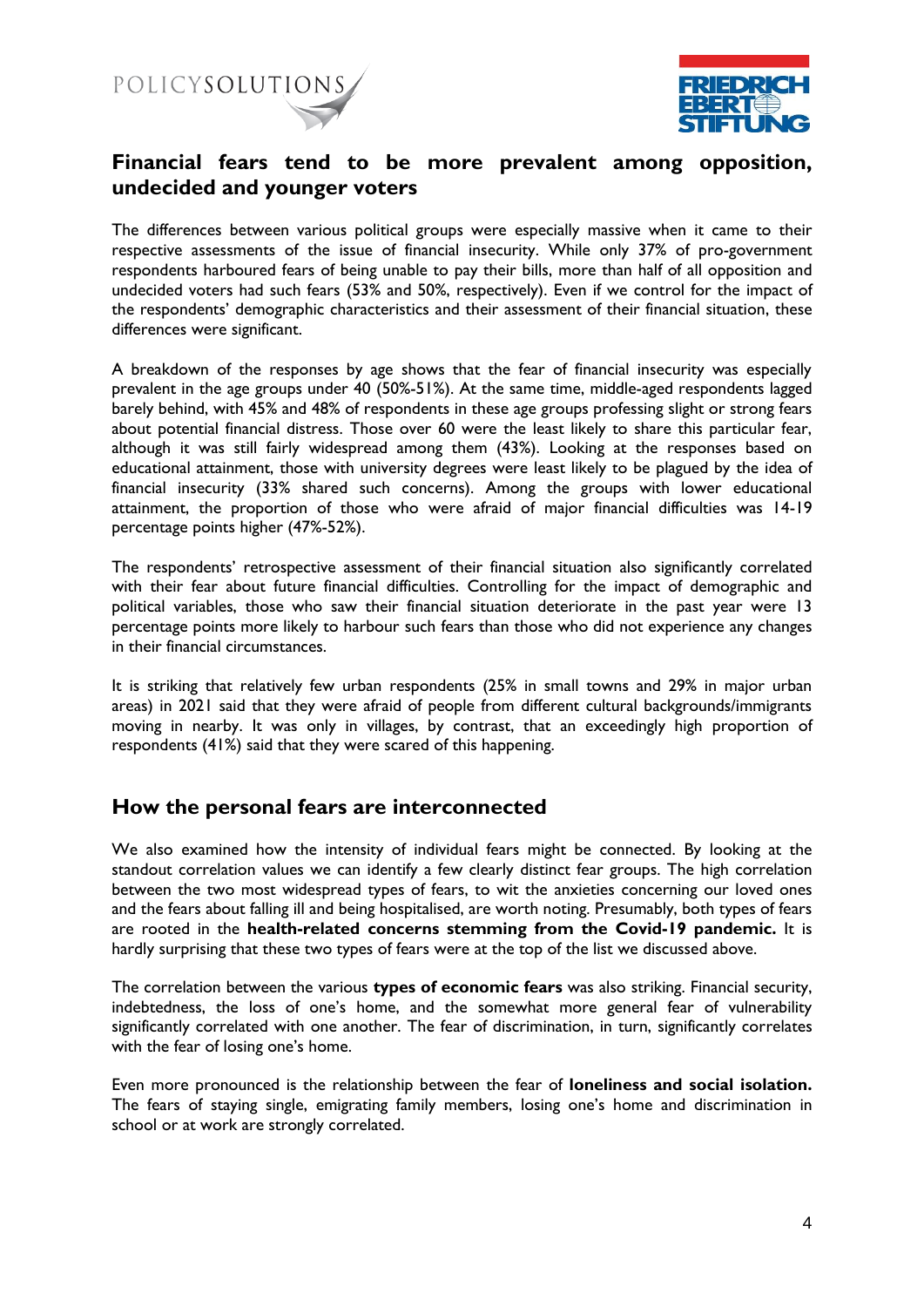



A fourth group of fears could be identified as fears involving a **sense of physical threat**. The fear about becoming the victim of a violent crime significantly correlates with a variety of other fears. Among the latter, the fear of losing one's home, discrimination and immigrants stand out.

#### **Mapping Hungary's problems in 2021: Cost of living, low salaries, healthcare**

In the next block of our research we surveyed what issues Hungarians consider as the most important problems. We asked respondents to select the three most significant issues among the 14 problems in Hungary we listed. The depth of the crisis that has emerged over the past year was reflected in the fact that four of the five most frequently-mentioned problems were associated with financial/subsistence issues. The high cost of living was mentioned most often, with 55% citing this as a problem. The issue of low pay did not lag far behind, with 52% mentioning it. The state of healthcare rounded out the top three (42%).

In fourth place – lagging well behind the first three problems – was the issue of inequality: it was selected by fewer than a third of all respondents (29%). Over a fifth all respondents (23%) cited low pensions, which was followed by the issues of corruption (16%), being at the mercy of one's employers (14%) and education (13%). Ten percent of respondents mentioned the weak environmental and climate protection efforts, high housing prices, immigration, and the quality of democracy. The least frequently mentioned problems were the difficulties of living in small municipalities (8%) and emigration (7%).

When it comes to issues involving financial subsistence, the breakdown of the answers based on educational attainment highlights a pattern of inequality. Six out of ten respondents in the cohort with the lowest educational attainment mentioned this problem. In the more educated groups, the frequency of mentions was 6-7 percentage points lower, although it was still high at over 50%. With respect to the state of healthcare, we found significant differences between the various age groups. While a quarter (26%) of those under 30 stressed this problem, in the middle-aged groups the share of those concerned about healthcare rose to 39-30%, and it went up to 53% in the oldest cohort.

#### **Fidesz voters, opposition voters and undecideds mentioned the same five issues as the most important problems**

We also juxtaposed the rankings of various problems in the subsamples of government party, opposition and undecided voters, respectively. The various political segments saw the same five problems as the top issues of concern, and their respective rankings of the individual issues within the Top 5 were virtually identical, too. The only difference was that the opposition voters' ranking of the first two problems (cost of living and pay) was reversed as compared to the two other groups (government party supporters and undecideds).

As we move down the list to the less frequently mentioned problems, we find more significant differences. Unlike in the case of the average responses of the total representative sample of the Hungarian public, among pro-government respondents corruption was not the sixth most-frequently mentioned problem; instead, they cited weak environmental measures as the most important concern outside the top five (17% mentioned the environment, a rate that was six points higher than in the total sample). They were also more likely to mention immigration than the average respondents (16%, +6 points), while emigration, too, was more important to Fidesz voters (11%, +4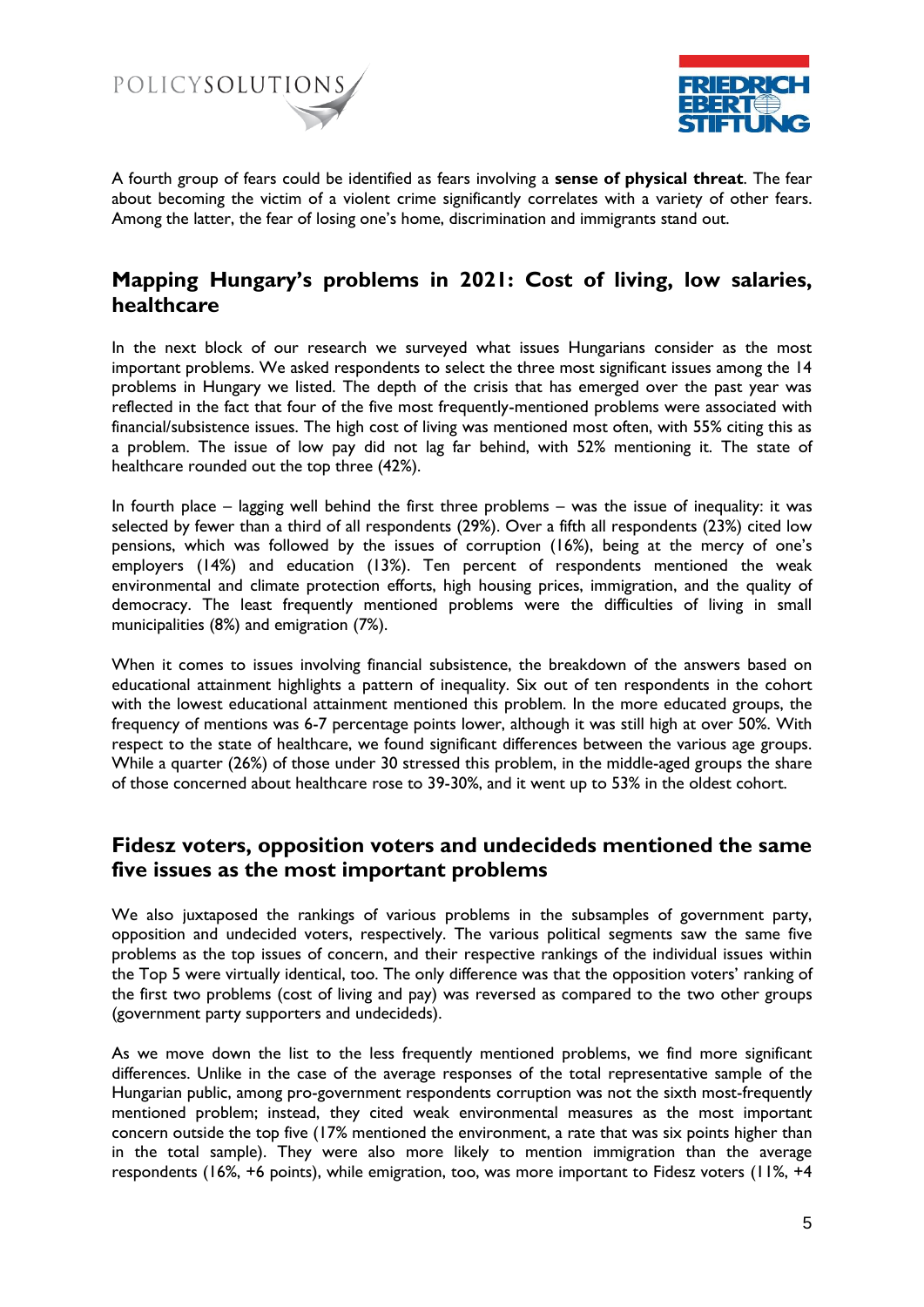POLICYSOLUTIONS



 $\overline{a}$ points). Education, in turn, was slightly less likely to concern government party supporters (10%, -3 points), while in terms of their assessment of the impact of problems stemming from housing prices and rural life, they did not diverge significantly from the average. At the same time, it is hardly surprising that concerns regarding corruption (6%, -10 points) and the quality of democracy (6%, -3 points) was relegated to the end of the list among government party supporters.

Unlike government party supporters, opposition voters ranked corruption as the sixth most prominent concern, with a high ratio of mentions (at 23%, they were 7 points more likely to mention it than all respondents). Opposition voters were also more likely than the average to cite the low quality of education (18%, +5 points) and the declining quality of democracy in Hungary (13%, +4 points) as problems.

Among the undecided voters, the least frequently mentioned problems were two issues, one of which is important for the government while the other is stressed by the opposition: migration and the quality of democracy, respectively. Immigration was mentioned by only 4% of undecided respondents, six points below the average value of the public at large and 11 points below the rate of Fidesz respondents. Problems with the quality of democracy concerned only 5% of undecided voters, five points less than the average and nine percent below the rate of mentions among opposition supporters.

#### **The main concerns about Hungary's future: The deterioration of the healthcare system, rising inequality and growing poverty**

We also surveyed how various negative developments concerning the country's future evoke fears in Hungarians. Just as in the context of Hungarians' perceptions about their current problems, their fears about the future also tend to centre on economic issues. However, in this section of the survey people were most likely to express concerns about the state of healthcare. Over two-thirds share the three most common types of fears: worries about the decline of the healthcare system (70%); increasing inequality (67%) and people falling into poverty (66%). The fear that there will not be sufficient money to cover the pensions of the next generation lag only slightly behind (63%).

Over half of the respondents said they were afraid that the state of the environment will deteriorate further (55%), and they are also anxious about the possibility that people will not be able to buy homes (52%). Almost half of the respondents (46%) said they are concerned about the decline in the quality of education. Several years after the government's intense anti-immigration campaign, four out of ten respondents said they were afraid that a growing number of immigrants would come to Hungary in the future. The share of those who expressed the concern that Hungary would become depopulated was only slightly below that figure (38%), and the share of those who are anxious about a potential "Huxit" – in other words Hungary's departure from the EU – was also just a few points lower (36%).

Those who had experienced a financial setback in the past year were more likely to share a significant portion of these fears than those whose financial situation was unchanged. In the meanwhile, those who had seen their financial circumstances improve, by contrast, were significantly less likely to express fears concerning most of the issues listed here than those whose financial circumstances were unchanged.

Only half of the government supporters (52%) shared the otherwise widespread concern that Hungarians are growing increasingly poor. By contrast, seven out of ten (71%) undecided voters and three-quarters of opposition supporters (75%) found that this is a cause for concern. The impact of political preferences was also massive in the context of the respondents' view of growing socioeconomic inequality. Over half (53%) of government party supporters were worried about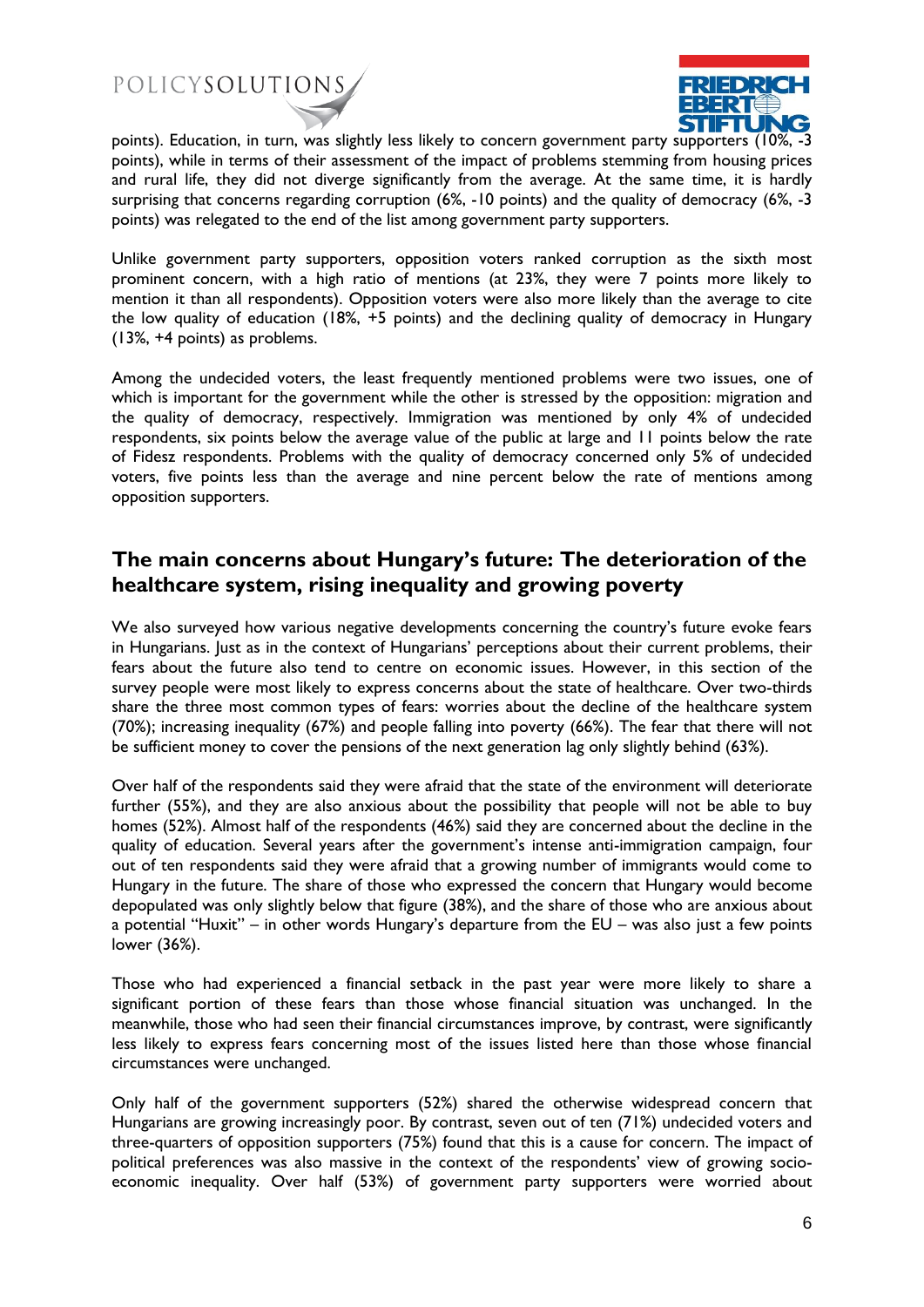POLICYSOLUTIONS



inequality, while far higher proportions of opposition voters (77%) and undecideds (72%) felt that way. Those with university degrees were less likely to be concerned about inequality and more likely to be anxious about environmental destruction, while the respondents who had no more than elementary education were less concerned about the environment.

#### **Global dangers according to Hungarians: New pandemics, economic crisis, climate catastrophe, migration**

One year after the Covid-19 epidemic exploded into public consciousness, the fear of similar pandemics sweeping the world clearly tops the ranking of Hungarians' concerns when it comes to global challenges. A significant majority (59%) of respondents ranked the appearance of new infectious diseases among the three top global challenges (with 28% mentioning it as their first concern), with the potential prospect of a global economic crisis lagging significantly behind as the second most often-mentioned concern (with 38% of mentions overall and 12% designating it as their foremost concern). A third of Hungarians (33%) mentioned the climate crisis as one of the most potent global threats (with 10% ranking it first) and 30% indicated that migration was one of the most important challenges ( and 11% saying chose it as their top concern).

Party preference and educational attainment had no significant impact on how likely respondents were to be anxious about new pandemics, but age clearly had a substantial influence on the respondents' perception of this issue. Elderly respondents were far more likely to be afraid of new infectious diseases cropping up; those between 18-29 (55%) and 30-39 (51%) years were least likely to mention this as a major concern, while among those over 60 two-thirds of respondents designated it as such.

Government party supporters (36%) and opposition voters (34%) are equally likely to be afraid of a climate catastrophe. If we also take educational attainment into account, however, we find that these correlate significantly with the likelihood of being concerned about the climate; the more educated social cohorts are more likely to worry about the climate crisis. While only 28% of those with no more than elementary education worry about climate change, among those with university degrees 45% said they harboured such fears.

As expected, we found substantial differences between the respective views of government party supporters and opposition voters about global migration. While 40% of Fidesz-KDNP supporters mentioned mass migration as one of the top three global challenges, only a quarter of opposition voters agreed (25%). Among undecideds, the ratio of those who are fearful about this was lower still at 23%, which indicates that the governing parties were not as successful in 2021 as previously in using the migration issue to mobilise voters who have no partisan affiliation.

On the whole, we found that although Hungarians still have strong memories of the 2008 financial crisis and the 2015 migration crisis, and they are also well aware of the green revolution that has been ongoing in the western world since the second half of the past decade, the Covid-19 pandemic that began in 2020 has substantially transformed the global outlook of Hungarian society. The fear of infectious diseases and of the spread of new viruses is exceedingly high in Hungarian society. Although once the epidemic is actually scaled back, this particular anxiety is likely to ease, due to the economic losses wrought by Covid-19 as well as the seclusion and grief accompanying the protracted lockdown, the fear of new pandemics is likely to play a major role in Hungarian society for a long time to come.